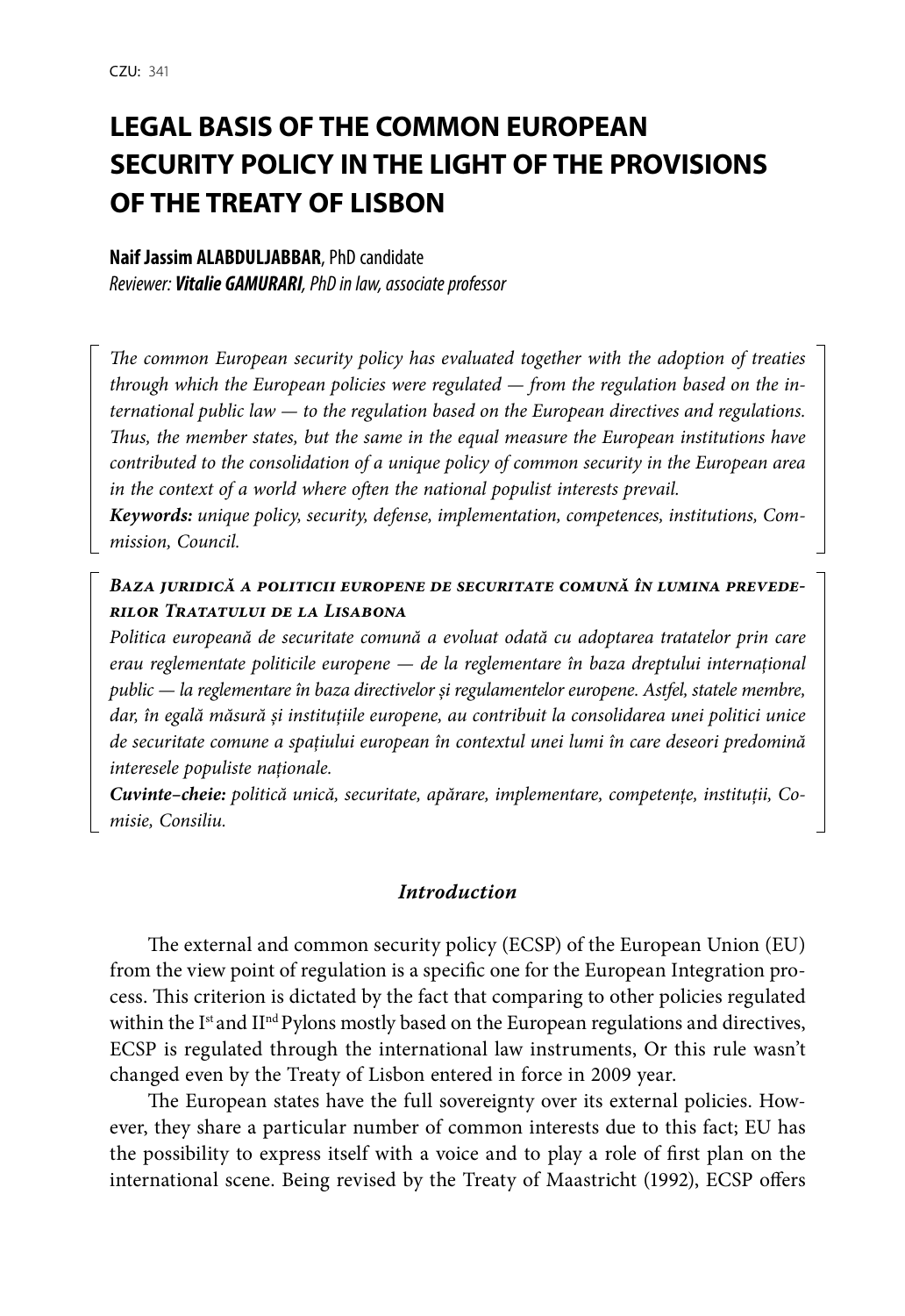to the member states the necessary means for reacting mutually agreed before the great challenges at the global level.

#### **Importanța PESC pentru UE**

EU has diplomatic relations with the majority of countries of the world. Out of its borders, it is represented by a network of 139 delegations which exercise the role of European veritable ambassadors. Through the numerous examples of positions and common actions can be presented the following: EU excluded the occupied territories of the cooperation treaties with Israel, it excluded the arm branches of Hezbollah organization in the black list of terrorist organizations, imposes embargo or/and economic and financial sanctions for the regimes of Syria, Iran, Birma etc.<sup>1</sup>

After the attacks of September 11, 2001 and separation of position of the member states referring to the invasion of Iraq in the spring of 2003 year, the member states wanted to reunite around a European security strategy (ESS). Adopted by the European Council in December 2003, it identified the main threats which EU faces — terrorism, big criminality, clandestine migration, proliferation… –, but without presenting concrete solutions. In 2016 the Global strategy of the European Union (GSEU) replaces ESS, including the new appeared threats — cyber criminality, climate changes, maritime security.<sup>2</sup>

The object of ECSP is defined in the art. 24 para. 1 of the Treaty of Lisbon: "the *Union's competence in matters of common foreign and security policy shall cover all areas of foreign policy and all questions relating to the Union's security, including the progressive framing of a common defense policy that might lead to a common defense*".3 Further, the same article provides that "the common foreign and security policy is *subject to specific rules and procedures*".4 By this norm, this field of cooperation is taken out of the action of the common law of the European Union.

Thus, the Treaty of Lisbon fixed this compromise under which the European political cooperation from the very beginning appeared as a component independent part of the law of Communities, thus in the formula *lex specialis* it became the autonomous part of the law of the European Union.

The coordination mechanism of the external policy of the member states started to form in the period 1960—1970 in the formula of the European political cooperation. The beginning was in 1968 within the meeting of the state chiefs and governments

<sup>1</sup> La politique étrangère et de sécurité commune (PESC) [on–line] [https://www.touteleurope.eu/](https://www.touteleurope.eu/actualite/la-politique-etrangere-et-de-securite-commune-pesc.html) [actualite/la–politique–etrangere–et–de–securite–commune–pesc.html](https://www.touteleurope.eu/actualite/la-politique-etrangere-et-de-securite-commune-pesc.html) (consulted on 15.07.2018).

<sup>2</sup> Idem.

<sup>3</sup> Consolidated texts of the EU treaties as amended by the treaty of Lisbon. Presented to Parliament by the Secretary of State for Foreign and Commonwealth Affairs By Command of Her Majesty January 2008 [on–line] [https://assets.publishing.service.gov.uk/government/uploads/](https://assets.publishing.service.gov.uk/government/uploads/system/uploads/attachment_data/file/228848/7310.pdf) [system/uploads/attachment\\_data/file/228848/7310.pdf](https://assets.publishing.service.gov.uk/government/uploads/system/uploads/attachment_data/file/228848/7310.pdf) (consultat la 15.07.2018).

<sup>4</sup> Idem.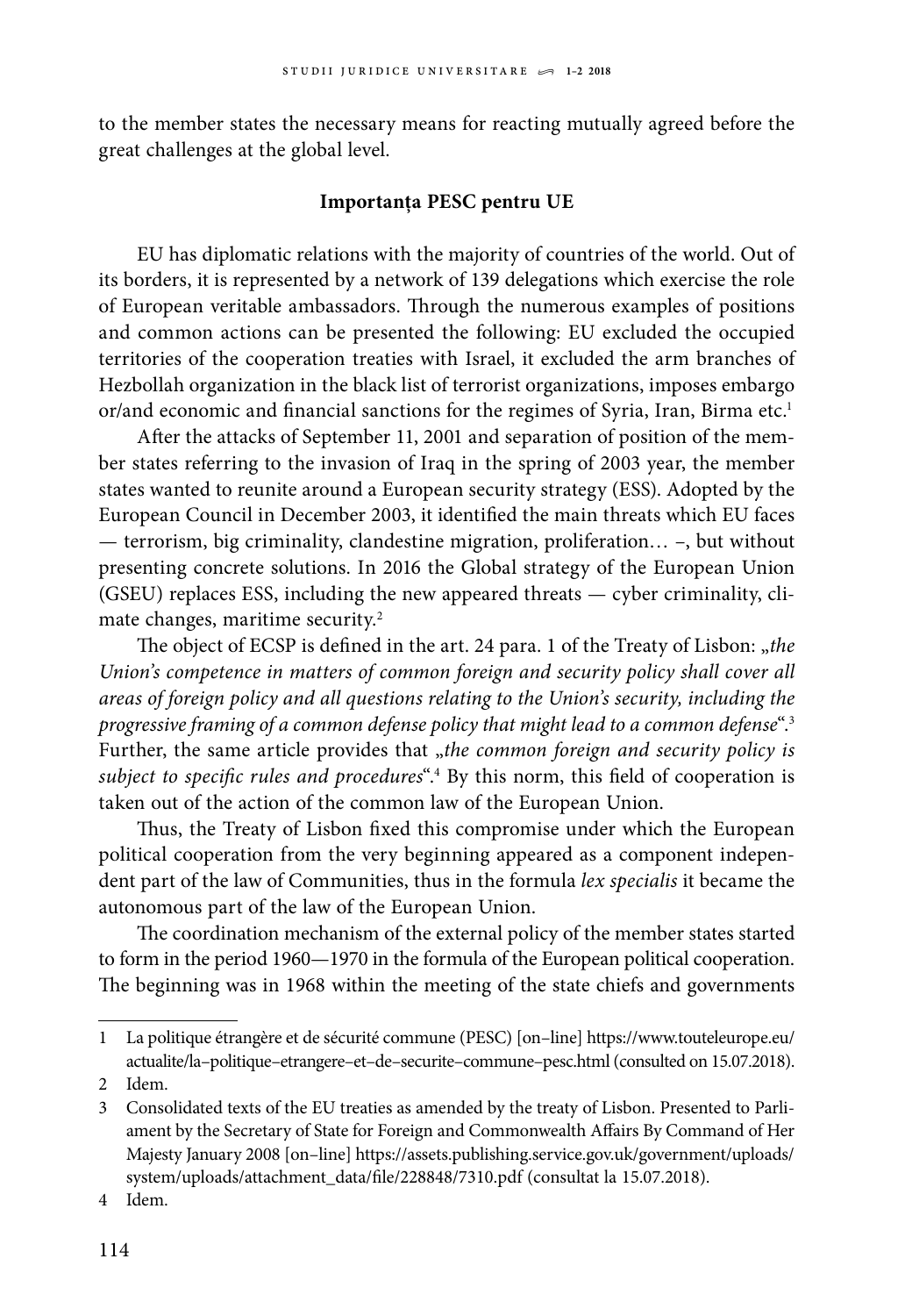of Hague where it was adopted the decision on creation of a special committee constituted of the representatives of the diplomatic missions of the member states. The final cat of the reunion of Hague was adopted as a report "on problems of political unification", the so called Davighion Report, on behalf of the Belgian diplomat who administered the committee.

The Davighion Report after being approved by the ministers for foreign affairs of the member states of the European Community on October 27, 1970 has become the basis for creation of a new direction in the European integration process which further has transformed in an autonomous field of the law of the European Community — European political cooperation.<sup>5</sup>

Thus, this field started to constitute based on a special mechanism of coordination of actions of the member states of the European Union for the purpose of further creation of a common external policy. We draw attention that in ECSP, the European Union has permanent representative offices abroad. The Treaty of Amsterdam has introduced a special function that of the Highest Representative for ECSP who concomitantly is also the President of the Council of Ministers of EU in the format of the ministers for foreign affairs.

The first Higher Representative of EU was in 1999 the ex– General Secretary of NATO, Xavier Solana. Such an appointment can't be seen as a coincidence, because some decisions made within ECSP should be realized together with NATO. This is related to the specificity of the evolution of the integration process at the initiated stages in the conditions in which it was chosen a principled new way for settling the problem of security of the Western Europe, whose essence consists in creating a common security system with USA based on the international security profile organization — NATO.

That is why the exclusion of the common law of EU a filed as ECSP influenced a lot the evolution of the integration process. This fact refers also to aspects on EU structure and matter of the capacity of common law and the matter on amorphous situation of the law system of EU when ECSP is regulated based on institution treaties of EU and the military operations are exercised under the management of a military organization which is not a part of EU.

ECSP has its own principles which are enumerated in p. 2 and 3 of the art. 24 of the Treaty of Lisbon:

*Within the framework of the principles and objectives of its external action, the Union shall conduct, define and implement a common foreign and security policy, based on the development of mutual political solidarity among Member States, the identification of questions of general interest and the achievement of an everincreasing degree of convergence of Member States' actions.*

<sup>5</sup> On 27 October 1970, in Luxembourg, the Foreign Ministers of the Six adopt the Davignon Report, which seeks progress in the area of political unification through cooperation in foreign policy matters [on–line] [https://www.cvce.eu/content/publication/1999/4/22/4176efc3–c734–](https://www.cvce.eu/content/publication/1999/4/22/4176efc3-c734-41e5-bb90-d34c4d17bbb5/publishable_en.pdf) [41e5–bb90–d34c4d17bbb5/publishable\\_en.pdf](https://www.cvce.eu/content/publication/1999/4/22/4176efc3-c734-41e5-bb90-d34c4d17bbb5/publishable_en.pdf) (consultat la 15.07.2018).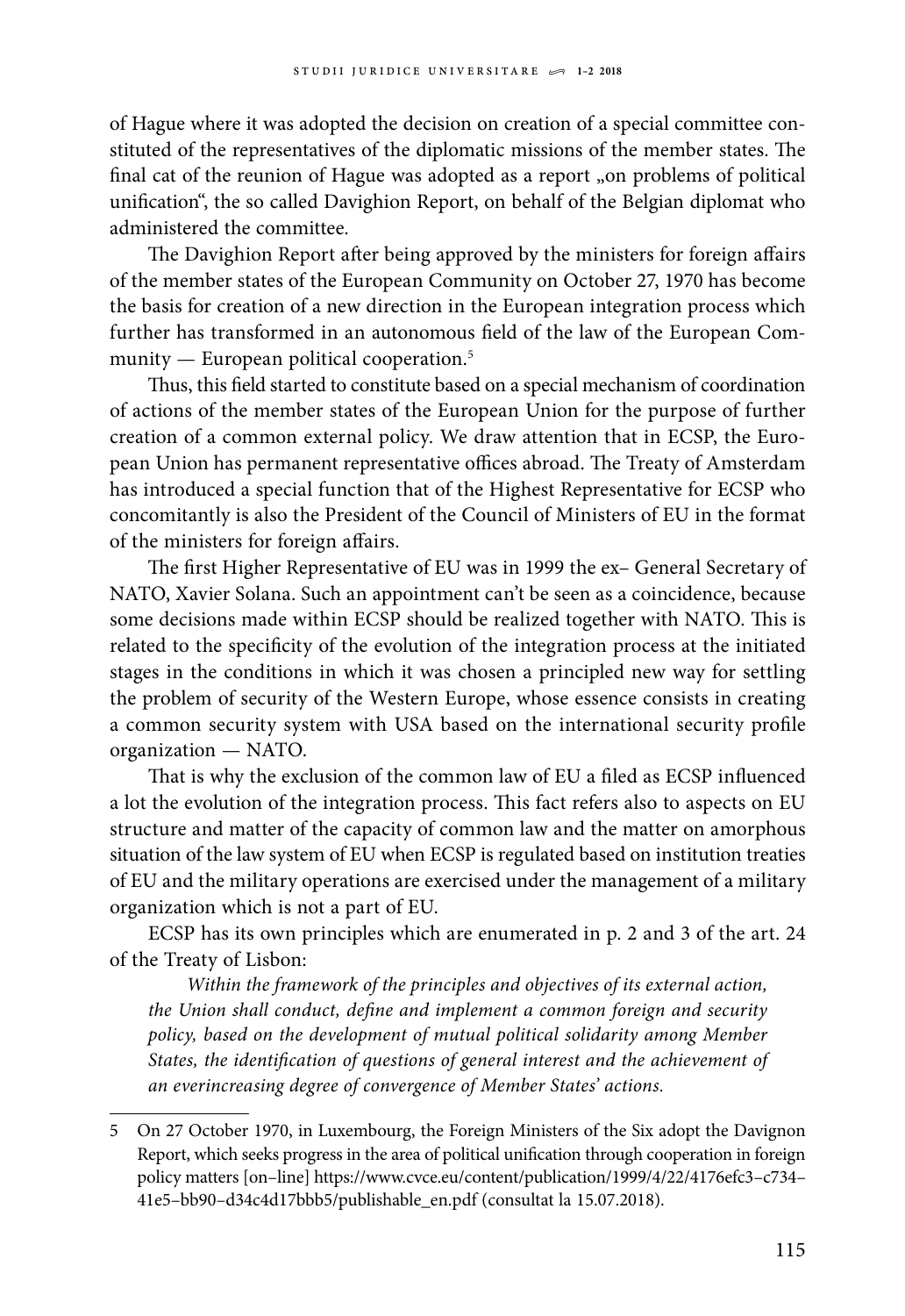*The Member States shall support the Union's external and security policy actively and unreservedly in a spirit of loyalty and mutual solidarity and shall comply with the Union's action in this area*. 6

The member states support ECSP in the spirit of mutual loyalty and solidarity and respect the EU actions in this field. The member states mutually agreed collaborate for the consolidation and development of the common political solidarity. They abstain from any actions which contravene to the interests of EU or able to cause prejudice to its efficacy in its capacity of unifying power in the international relations.

The last but one part of the mentioned article of referring to the sense is practically identic with p. 1 of the art. 11 of the Treaty of Amsterdam (1996) and that of Maastricht (1992). This article in equal measure states the obligation of the member states in the field of ECSP in relation to EU.

However, the NATO operation of Libya in 2011 has emphasized the lack for this principle of the application mechanisms, being given the fact that any state participates to ECSP emerging from its own national interests and in the case when the national interests coincide with the interests of EU.

Before the Treaty of Lisbon at the realization of the policy of EU three subjects were taken place — the European Commission, the state which presides in the European Council and the Higher Representative for ECSP. In this "triad" the decisive role had the state which was presiding. But the fact that the state which presides changes in every 6 months produces particular negative effects in relation to the efficacy of activity. The Treaty of Lisbon introduced some corrections which have as the objective contribution to increasing the efficacy.

It was submitted the idea of unifying the functions of the external policy in the hands of the Higher Representative. This idea is not new, because it was elaborated within the project of the Constitution of the European Union.

The Treaty of Lisbon has introduced the position of the Higher Representative for Foreign Affairs and Security Policy. This idea is through the new ideas of the Treaty of Lisbon in the field of the European security policy.

The Higher Representative for Foreign Affairs and Security Policy cumulated the functions of the ex–Higher Representative for the Common Foreign and Security Policy, of the Commissioner for Foreign Policy, European Commission and state which presides in the format of the Council for the foreign policy.

The Higher Representative is appointed by the European Council based on the qualified majority "*the European Council, acting by a qualified majority, with the agreement of the President of the Commission, shall appoint the High Representative of the Union for Foreign Affairs and Security Policy. The European Council may end his term of office by the same procedure*" (art. 18 of the Treaty of Lisbon).7 He is appointed and dismissed with the approval of the President of the European Commission.

<sup>6</sup> Consolidated texts of the EU treaties as amended by the treaty of Lisbon, op. cit.

<sup>7</sup> Idem.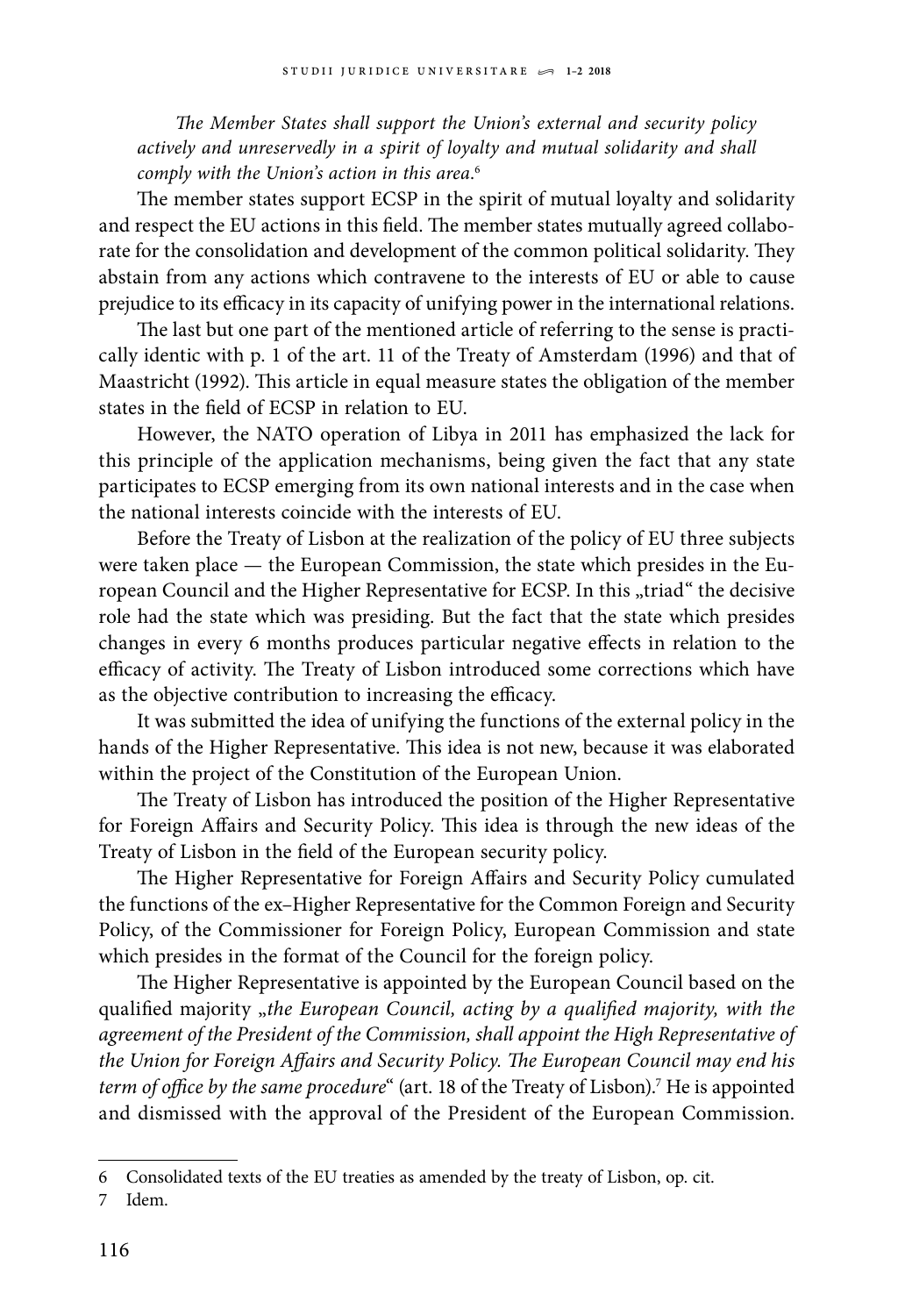While passing the Commission he is supposed to the confirmation by the European Commission. The Higher Representative is responsible before the European Council which has the right to dismiss him by the procedure required for appointment. In case when the European Parliament adopts the mistrust vote to the Commission, the Higher Representative is dismissed together *in corpore* with the Commission. The Higher Representative elaborates proposals and exercises the activity of external policy as the president of the group of the Council for the external policy. He is the vice–president of the European Commission and is responsible for ensuring the continuity of the external policy promoted by the European Union.

According to the art. 27 of the Treaty of Lisbon, the Higher Representative by his recommendations contributes to the elaboration of ECSP and ensures the realization of decisions of the European Council "*the High Representative of the Union for Foreign Affairs and Security Policy, who shall chair the Foreign Affairs Council, shall contribute through his proposals towards the preparation of the common foreign and security policy and shall ensure implementation of the decisions adopted by the European Council and the Council*".8 He has the right as each member state on his behalf to introduce matters for examination related to ECSP. According to the art. 30 of the Treaty of Lisbon, the Higher Representative for Foreign Affairs and Security Policy has representative functions "*any Member State, the High Representative of the Union for Foreign Affairs and Security Policy, or the High Representative with the Commission's support, may refer any question relating to the common foreign and security policy to the Council and may submit to it initiatives or proposals as appropriate*".9

For realizing the actions in the field of ECSP auxiliary bodies were instituted, they are the European Service for foreign policy and the Committee for foreign affairs and security policy. The European Service for the foreign affairs policy (p. 3, art. 27 Treaty of Lisbon) was instituted in place of the Ministry of Foreign Affairs planned by the project of the Constitution "*in fulfilling his mandate*, the High Representative *shall be assisted by a European External Action Service. This service shall work in cooperation with the diplomatic services of the Member States and shall comprise officials from relevant departments of the General Secretariat of the Council and of the Commission as well as staff seconded from national diplomatic services of the Member States. The organisation and functioning of the European External Action Service shall be established by a decision of the Council. The Council shall act on a proposal from the High Representative after consulting the European Parliament and after obtaining the consent of the Commission*".10 The Service has a sufficient number of employees. It is instituted of the employees of the Commission apparatus, General Secretary of EU Council, diplomats and minsters of the member states.

<sup>8</sup> Idem.

<sup>9</sup> Idem.

<sup>10</sup> Idem.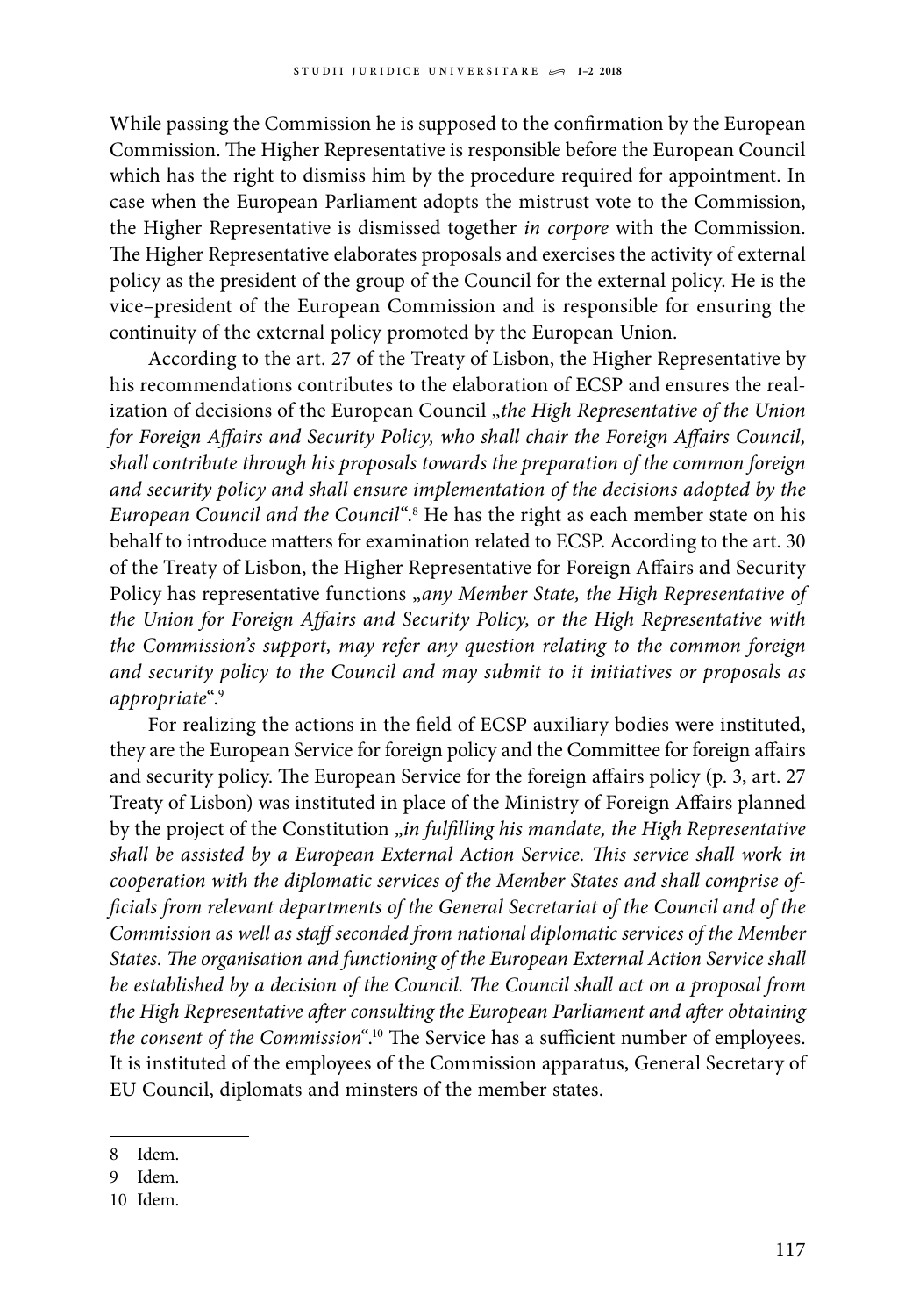The Committee for foreign affairs and security policy helps the Council, the Higher Representative for foreign affairs and security policy. The Committee can in the equal measure on its own initiative to come with proposals related to the stability of some directions of the foreign affairs policy of EU, as well as regulating the crises (art. 38 Treaty of Lisbon):

*Without prejudice to Article 240 of the Treaty on the Functioning of the European Union, a Political and Security Committee shall monitor the international situation in the areas covered by the common foreign and security policy and contribute to the definition of policies by delivering opinions to the Council at the request of the Council or of the High Representative of the Union for Foreign Affairs and Security Policy or on its own initiative. It shall also monitor the implementation of agreed policies, without prejudice to the powers of the High Representative.*

*Within the scope of this Chapter, the Political and Security Committee shall exercise, under the responsibility of the Council and of the High Representative, the political control and strategic direction of crisis management operations referred to in Article 43.*

*The Council may authorise the Committee, for the purpose and for the duration of a crisis management operation, as determined by the Council, to take the relevant decisions concerning the political control and strategic direction of*  the operation.<sup>11</sup>

Thus, the actions undertaken by EU in the field of ECSP are focused on exercising common actions of the member states on the international level. In case in which the member states came to a solution in relation to a subject, EU has to coordinate their common actions.

According to the art. 37 of the Treaty of Lisbon in the field of ECSP "the Union *may conclude agreements with one or more States or international organisations in implementation of this Chapter*",<sup>12</sup> EU can sign agreements with one or more states or with international organizations. In case of member states they succeed elaborating a unique position within the international organizations and international conferences, they coordinate their actions based on EU position "*in international organisations and at international conferences where not all the Member States participate, those which do take part shall uphold the Union's positions*" (art. 34).13 Diplomatic and consular services of the member states and EU delegation in the third states and before the international organizations coordinate between them.

Coordination of positions takes place by the exchange of information and mutual appreciations for the purpose to ensure the respect of interests and execution of EU decisions, adopted within EU (art. 32, 35). In this context we have to find that for example, the adherence to EU as the subject of international law to the European Convention for Human Rights (ECHR) "*the Union shall accede to the European* 

<sup>11</sup> Idem.

<sup>12</sup> Idem.

<sup>13</sup> Idem.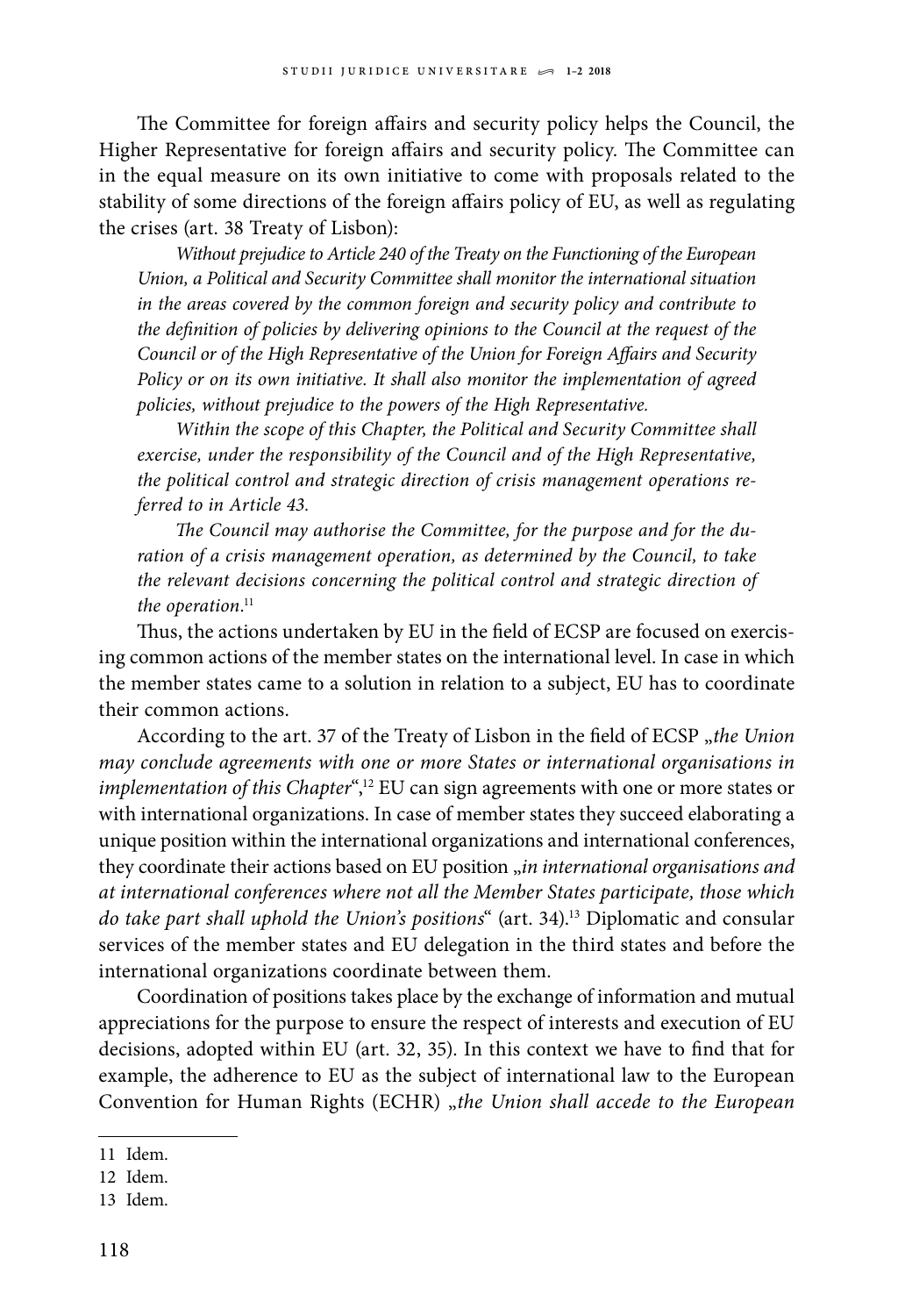*Convention for the Protection of Human Rights and Fundamental Freedoms. Such accession shall not affect the Union's competences as defined in the Treaties*" (p. 2, art. 6 Treaty of Lisbon),<sup>14</sup> as well as the entry in force of the  $14<sup>th</sup>$  Protocol (ECHR) have produced particular specific effect. In the situation EU becomes a collective participant to ECHR, the states which are not the member states of EU are in an unequal situation in relation to the rest of EU member states. In case in which a member state of EU is based on EU law when submitting a claim against such a state to the European Court for Human Rights (ECHR) the EU mechanism will be put into application. That is why the member states of the European Council which are not the members of EU will be in an unequal situation. Or, in the case when a claim is submitted against a EU member state, it in an equal measure is submitted against EU.

That is why, the changes made in the Treaty of Lisbon which are related to the coordination by the member states of their position within the organizations, refer also in the equal measure to ECSP. Or the establishment of the collective security system of EU can radically change the geopolitical charter not only of Europe, but of the whole world. The Treaty of Lisbon also provides a complex of unilateral measures of EU within ECSP. But here we have to mention once again that the Treaty of Lisbon equally as the previous treaties of the European community and EU exclude the adoption of some actions by EU in the field of ECSP "decisions under this *Chapter shall be taken by the European Council and the Council acting unanimously, except where this Chapter provides otherwise. The adoption of legislative acts shall be*  excluded<sup>"</sup> (p. 1, art. 31 Treaty of Lisbon).<sup>15</sup> Or, in the field of ESCP further there are possible only the measures of non–legislative order.

Art. 25 of the Treaty of Lisbon emphasizes two manifestation forms from EU in the field of ECSP:

(a) defining the general guidelines;

(b) adopting decisions defining.

That is why, in the context of realization of ECSP as a foreign activity form of EU is not provided the adoption of some mandatory legal acts, but further is used the method of inter–governmental cooperation. Thus, the attempt of communization od ECSP had no success. The Treaty of Lisbon has additional guaranties for the inviolability of the basis of the intergovernmental cooperation in the field of ESCP setting that the new institutions and mechanisms will not undermine the mechanism based on intergovernmental cooperation within ESCP.

Based on the mentioned above facts we can establish that the element of news can be considered only the obligation for the states to action mutually agreed and to collaborate within EU in case of risk of terrorist attacks or in situations of natural or technogenic disasters, obligation instituted by the Treaty of Lisbon as well as introducing the position of the Higher Representative for the Foreign Affairs and Security Policy.

<sup>14</sup> Idem.

<sup>15</sup> Idem.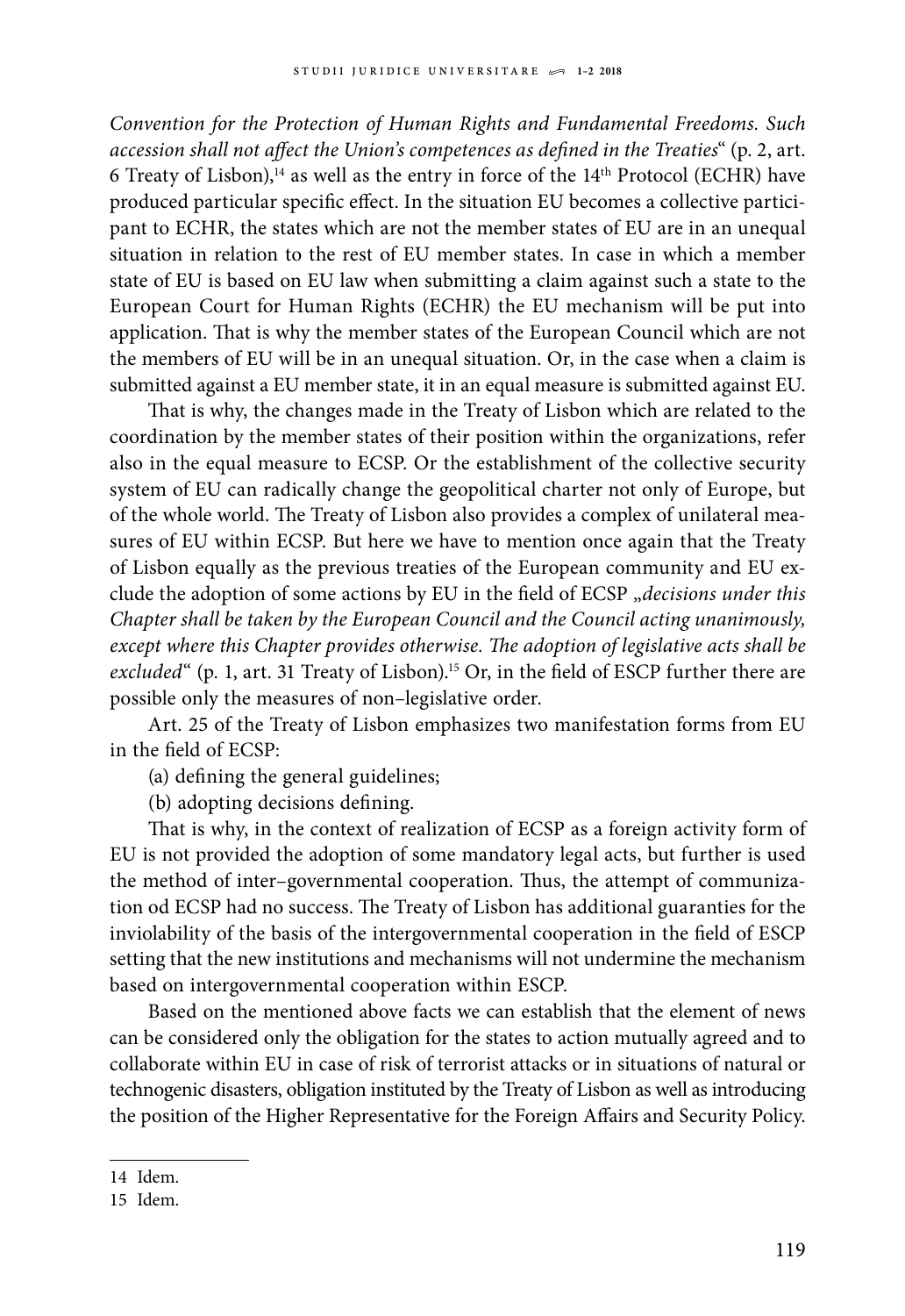But, despite the desires of the authors of the Treaty of Lisbon that by the new position to achieve a compromise it is created the impression that this objective wasn't achieved. Or the rights of the Higher Representative only are representative, the last word belonging to those two governmental bodies — the European Council and the Council of the European Union, in other words — to the member states. In addition, according to the provisions of p. 1, art. 17 of the Treaty of Lisbon in relation to other aspects of the foreign affairs policy, including in the social–economic field, the right to represent further EU belongs to the European Commission:

*The Commission shall promote the general interest of the Union and take appropriate initiatives to that end. It shall ensure the application of the Treaties, and of measures adopted by the institutions pursuant to the Treaties. It shall oversee the application of Union law under the control of the Court of Justice of the European Union. It shall execute the budget and manage programmes. It shall exercise coordinating, executive and management functions, as laid down in the Treaties. With the exception of the common foreign and security policy, and other cases provided for in the Treaties, it shall ensure the Union's external representation. It shall initiate the 13 Union's annual and multiannual programming with a view to achieving interinstitutional agreements*. 16

## **Politicile în materie de securitate ale UE**

According to p. 1, art. 42 of the Treaty of Lisbon, the common security and defense policy (CSDP) is a component part of ESCP:

*The common security and defence policy shall be an integral part of the common foreign and security policy. It shall provide the Union with an operational capacity drawing on civilian and military assets. The Union may use them on missions outside the Union for peace–keeping, conflict prevention and strengthening international security in accordance with the principles of the United Nations Charter. The performance of these tasks shall be undertaken using capabilities provided by the Member States*. 17

Thus, it in the equal measure constitutes an element of an autonomous part of EU law — ESCP. According to p. 2, art. 42 the term of common security and defense policy supposes the continuous elaboration of the common defense policy of EU:

*The common security and defence policy shall include the progressive framing of a common Union defence policy. This will lead to a common defence, when the European Council, acting unanimously, so decides. It shall in that case recommend to the Member States the adoption of such a decision in accordance with their respective constitutional requirements. The policy of the Union in accordance with this Section shall not prejudice the specific character of the security and defence policy of certain Member States and shall respect the obligations of certain* 

<sup>16</sup> Idem.

<sup>17</sup> Idem.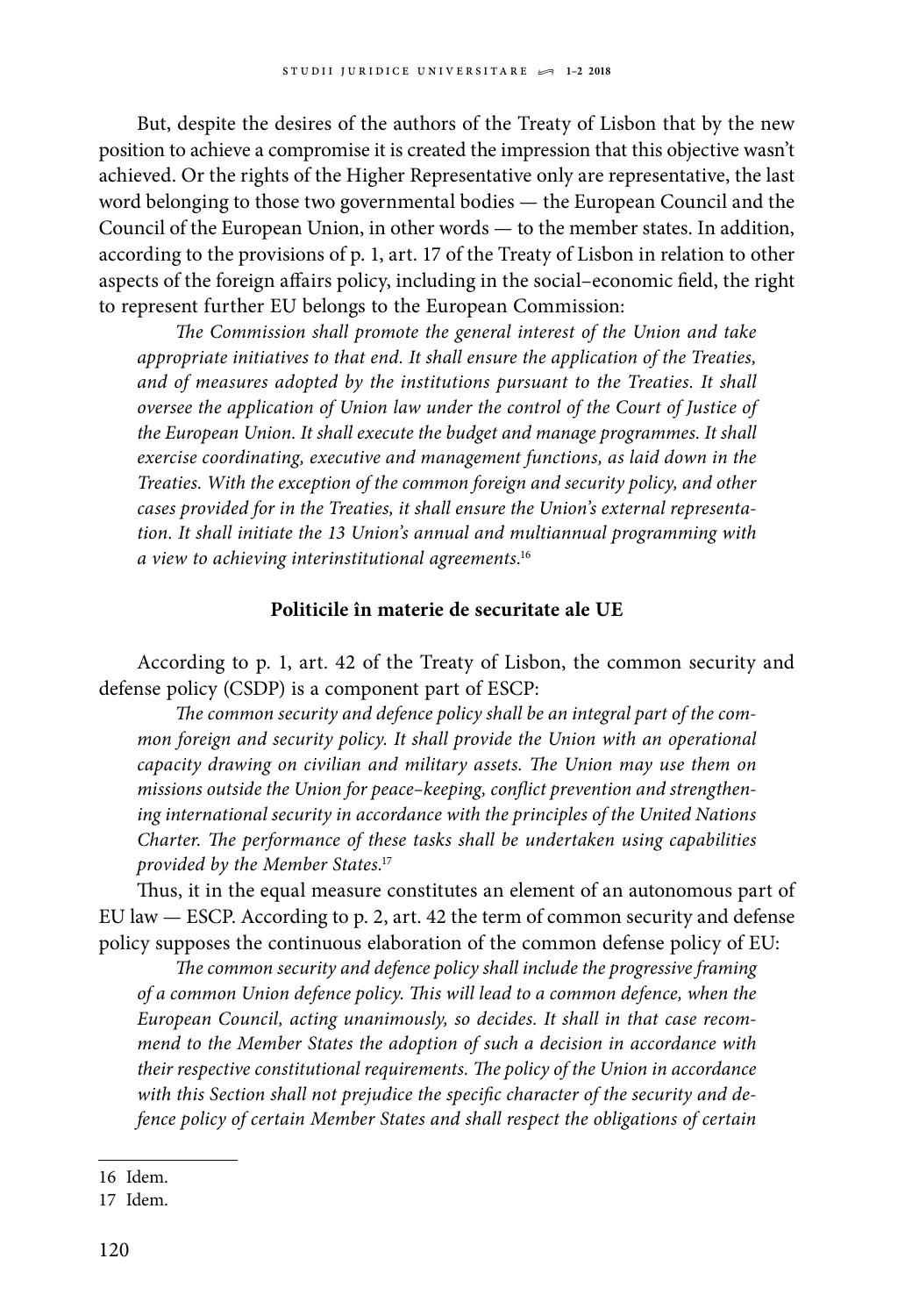*Member States, which see their common defence realised in the North Atlantic Treaty Organisation (NATO), under the North Atlantic Treaty and be compatible with the common security and defence policy established within that framework*. 18

However, within ESCP, CSDP currently has a special legal status which is regulated by a special section of Chapter 2 "Specific provisions concerning the Common *Foreign and Security Policy*". Changes introduced by the Treaty of Lisbon in the field of CSDP mostly reflects the aspects as follows.

EU undertakes from the legal view point to help the third states in fighting against terrorism. The Treaty of Lisbon has consolidated the collective self–defense principle of the member states. For improving the technical supply of forces it was instituted the European Defence Agency. The full name is the Agency in the field of defence capabilities development, research, acquisition and armaments (p. 3, art. 42). The Treaty of Lisbon in equal measure mandates the member states to do the permanent cooperation organized in the military field (art. 42, 46). The mentioned norms and articles are accompanied by a Special Protocol no. 10 "On permanent structured cooperation established by Article 42 of the Treaty on European Union".

It also should be mentioned that in the field of common security and defense policy of EU which makes part of ESCP, the matter to achieve an agreement between the member states is more problematic. This fact was demonstrated by EU when before the member states appeared the need to make a decision on participation within NATO operation in the Northern Africa. This was dictated not only by the reason of the lack of unity between the structures of NATO, the main problem in the context of making a decision in matter of CSDP consists in coordinating the national interests of the member states about the aspects which do not refer directly to EU security.

That is why, such a segment of ESCP as is the common security and defense policy fewer if compared with the main part permit us to suppose that ESCP could be transformed in an institutional mechanism of EU law.

CSDP, the previous European Security and Defense Policy (ESDP) offers EU the possibility to use military or civil means designated for preventing the conflicts and management of international crises. It is an integral part of ESCP, fact which permits the conduct of some military contingents out of EU territory.

Such example of European autonomous forces which are currently present in several conflict areas:

- In Mediterranean mission of fight against immigrants' traffic EU NAVFOR Med launched in 2015;
- In the Central African Republic stabilization mission EU FOR RCA launched in 2014;
- in Mali mission of military forming EUTV launched in 2013;
- in Somalia mission of military EUTM launched in 2010;

<sup>18</sup> Idem.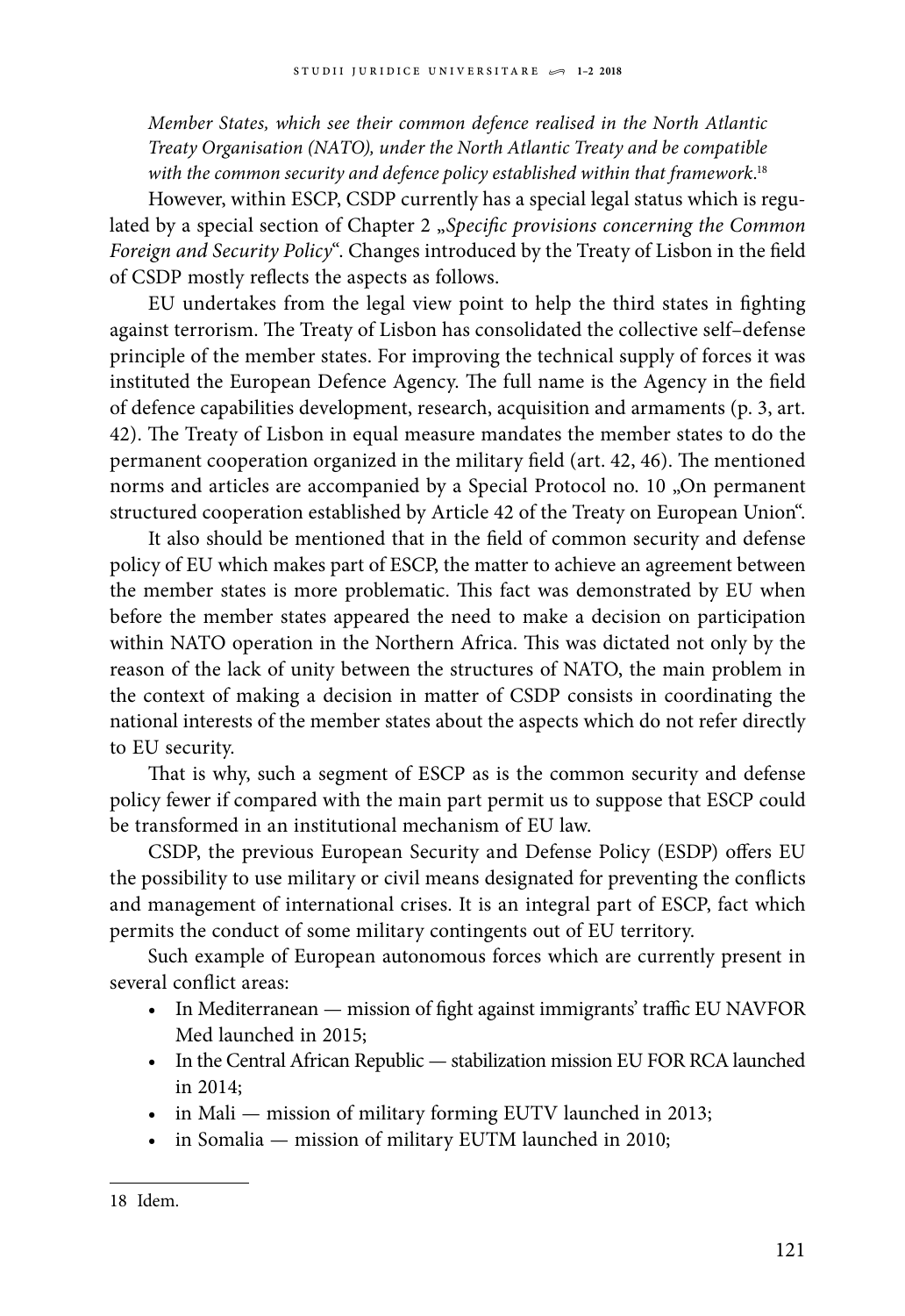- Coastline of Somalia naval operation ATALANTE against the piracy launched in 2008;
- in Bosnia and Herzegovina mission of keeping peace ALTHEA launched in  $2004^{19}$

The first common military mission was ARTEMIS mission (June 12 — September 01, 2003) in the Democratic Republic of Congo which had the objective to stabilize Bunia region and permitting for humanitarian aid.

Another form of common missions is the missions of civil management of crises. EU currently also ensures the police missions and missions for supporting the security forces or the rule of law, consolidation of capacity or assistance at borders:

- in Europe EULEX in Kosovo, EUBAM in Moldova, EUAM in Ukraine, EUMM in Georgia;
- in the Middle East EUPOL and EUBAM Rafah on the Palestinian territories and EUAM in Iraq;
- in Africa EUBAM in Libya, EUCAP SAHEL in Mali, EUCAP in Niger and EUCAP on Horn of Africa.<sup>20</sup>

CSDP can be examined by the light of two elements:

- existence of a strategic culture of EU, shared by the actors of the European defense and;
- • manner in which the national, functional and institutional socializations to which they are supposed, function and the way and their level of adherence to them  $21$

The matter related to the European strategic culture is the core the controversies which are brought by the realist and constructivist authors in relation to CSDP. For the first, the strategic cultures a strong national and tributary to this title of history, own for each member state. The estimate additionally that the notion of strategic culture is secondary, the defense and security policies being determined by the balance between the power and the national interest of each state.

For the second, on the other hand we assist to a convergence of national strategic cultures under the effect of exogenous changes — related to the emergencies of new threats, awareness of the limited military capacities of Europe or USA influence but in the equal measure endogenous, factor of the pressure for the adaption the European defense exercises over the national defense policies.<sup>22</sup>

<sup>19</sup> La politique de sécurité et de défense commune (PSDC) [on–line] [https://www.touteleuro](https://www.touteleurope.eu/actualite/la-politique-de-securite-et-de-defense-commune-psdc.html)[pe.eu/actualite/la–politique–de–securite–et–de–defense–commune–psdc.html](https://www.touteleurope.eu/actualite/la-politique-de-securite-et-de-defense-commune-psdc.html) (consulted on15.07.2018).

<sup>20</sup> Idem.

<sup>21</sup> Jean Joana, «Samuel B.H. Faure, Défense européenne. Emergence d'une culture stratégique commune, Outremont, Edition Athéna, 2016, 236 pages.», Politique européenne 2017/1 (Nr. 55), p. 152–156 [on–line] [https://samuelbhfauredotcom.files.wordpress.com/2017/07/](https://samuelbhfauredotcom.files.wordpress.com/2017/07/poeu_055_0152.pdf) [poeu\\_055\\_0152.pdf](https://samuelbhfauredotcom.files.wordpress.com/2017/07/poeu_055_0152.pdf) (consulted on15.07.2018).

<sup>22</sup> Idem.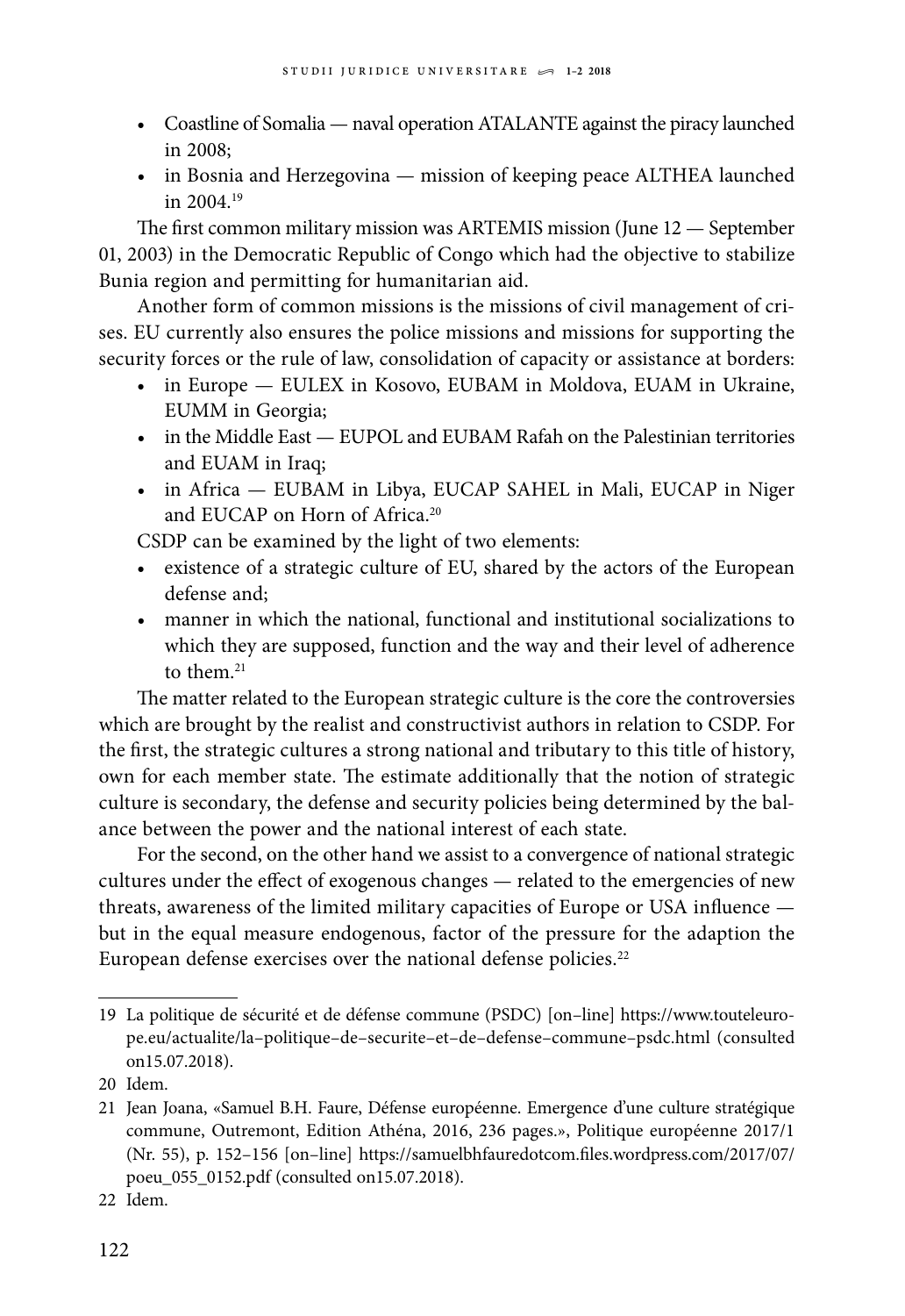These divergences are not only of formal order, but they refer to the distinct belief on efficacy and viability of military action of EU. For realists, CSDP is only the expression of a strategy which leads the member states to support the process of European construction in military matter, they at the same time remaining on the segment of defense of the respective national interests. Such a strategy condemns the process of European defense, the realists estimating the incapacity of an effective provision of security over on the continent.23

For constructivists, on the other hand, the existence of the national divergences should not mask the process of Europeanization of opera in military matter which is with no common measure with the proportions of the material resources which offer the member states. In such a perspective, they plead for considering those discrediting which can exist between the representatives of the European defense in force for the national actors.

Thus, we can suppose that a European strategic culture could be contoured around four sizes:

- 1) cooperation area NATO or EU which give privileges to actors;
- 2) their degree of joining to the national or European sovereignty;
- 3) goals they attribute to the European cooperation in military matter;
- 4) nature of instruments civil or military which they recommend to be engaged.<sup>24</sup>

We have to emphasize an adherence of agents of European defense to a space of European central military cooperation rather for EU than NATO, fact which combines with a strong joining toward the national sovereignty. We find, among other things that the European agents, in other words those who activate in the European courts identifies more with European defense if compared to those who activate within the national courts.

We can find in equal measure that they support more an heterodox conflict of force use, privileging an implementation of military or civil forces out of EU, rather than the defense of the European territory or the fact that these agents are mostly joining to use of instruments of hybrid action, at the same time military and civil promoted by EU.

### *Conclusion*

Analyzing the visions of states in this context we find that for example the British agents appear expressly more close to the Atlantic Alliance if compared to similar agents of France and Germany and it is clear that they are more favorable toward the idea of national sovereignty in military matter if compared with the last. Those of France and Germany adhere to the idea of a participation of the European defense in some interventions outside if compared to British agents.

<sup>23</sup> Idem.

<sup>24</sup> Idem.